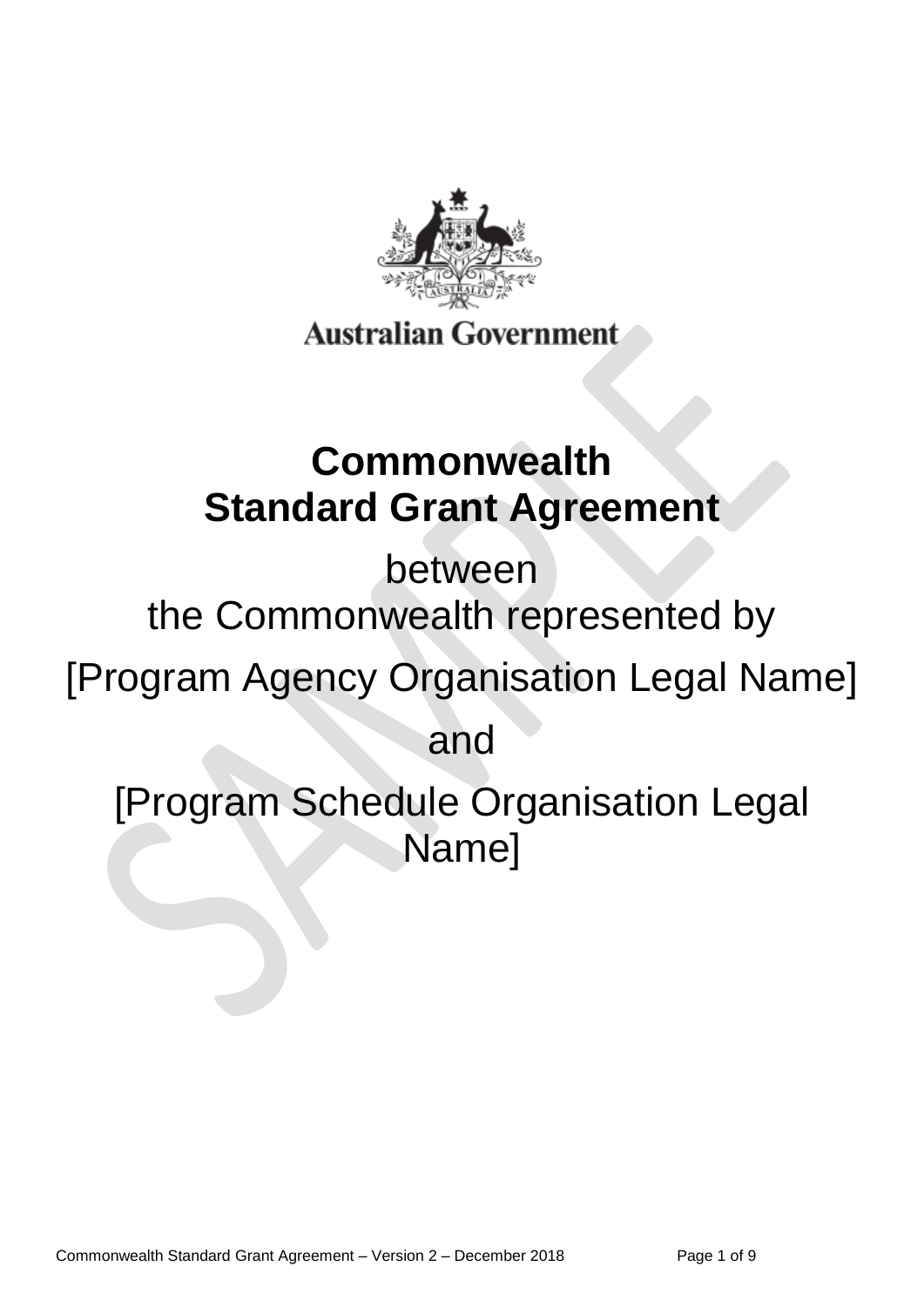# **Grant Agreement**

Once completed, this document, together with each set of Grant Details and the Commonwealth Standard Grant Conditions (Schedule 1), forms an Agreement between the Commonwealth of Australia (the Commonwealth) and the Grantee.

# **Parties to this Agreement**

#### **The Grantee**

| Full legal name of Grantee                                                                 | [Program Schedule Organisation Legal Name]                         |
|--------------------------------------------------------------------------------------------|--------------------------------------------------------------------|
| Legal entity type (e.g. individual, incorporated<br>association, company, partnership etc) | [Program Schedule Organisation Party Type]                         |
| Trading or business name                                                                   | <b>Program Schedule Organisation Trading</b><br><b>Namel</b>       |
| Any relevant licence, registration or provider<br>number                                   | <b>Print blank</b>                                                 |
| Australian Company Number (ACN) or other<br>entity identifiers                             | <b>Print blank</b>                                                 |
| Australian Business Number (ABN)                                                           | [Program Schedule Organisation ABN]                                |
| Registered for Goods and Services Tax (GST)                                                | <b>Program Schedule Organisation GST</b><br>Registered]            |
| Date from which GST registration was effective                                             | <b>Print blank</b>                                                 |
| Registered office (physical/postal)                                                        | Program Schedule Organisation Physical<br>Address1                 |
| Relevant business place (if different)                                                     | <b>Print blank</b>                                                 |
| Telephone                                                                                  | <b>[Program Schedule Organisation Phone</b><br>Number <sub>1</sub> |
| Fax                                                                                        | [Program Schedule Organisation Fax Number]                         |
| Email                                                                                      | [Program Schedule Organisation General<br>Email]                   |

## **The Commonwealth**

The Commonwealth of Australia represented by [Program Agency Organisation Legal name] [Program Agency Organisation physical address] ABN [Program Agency Organisation ABN]

## **Background**

The Commonwealth has agreed to enter into this Agreement under which the Commonwealth will provide the Grantee with one or more Grants for the purpose of assisting the Grantee to undertake the associated Activity.

The Grantee agrees to use each Grant and undertake each Activity in accordance with this Agreement and the relevant Grant Details.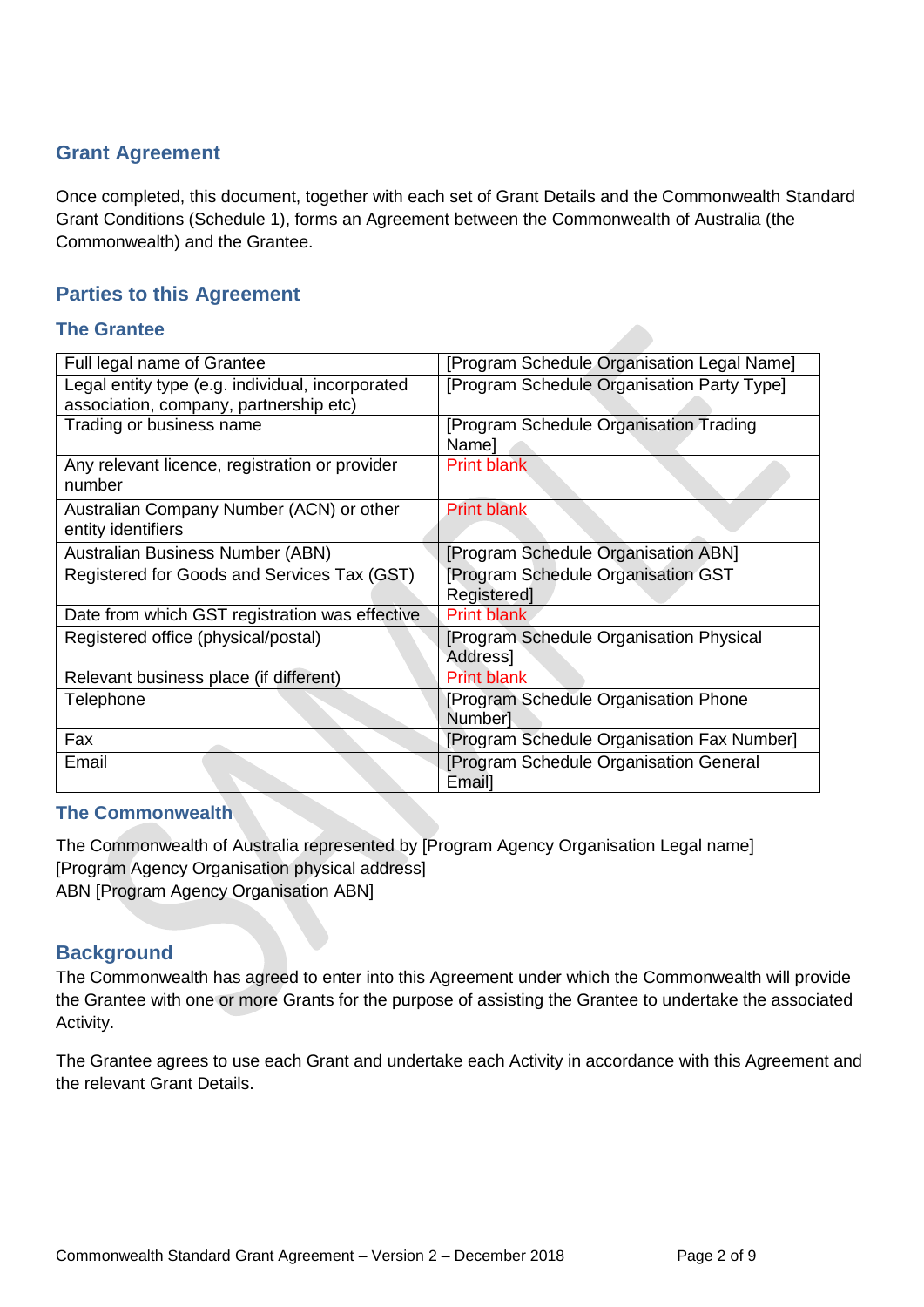# **Scope of this Agreement**

This Agreement comprises:

- (a) this document;
- (b) the Supplementary Terms from the Clause Bank (if any);
- (c) the Standard Grant Conditions (Schedule 1);
- (d) the Grant Details;
- (e) any other document referenced or incorporated in the Grant Details.

Each set of Grant Details, including Supplementary Terms (if any), only applies to the particular Grant and Activity covered by that set of Grant Details and a reference to the 'Agreement' in the Grant Details or the Supplementary Terms is a reference to the Agreement in relation to that particular Grant and Activity. If there is any ambiguity or inconsistency between the documents comprising this Agreement in relation to a Grant, the document appearing higher in the list will have precedence to the extent of the ambiguity or inconsistency.

This Agreement represents the Parties' entire agreement in relation to each Grant provided under it and the relevant Activity and supersedes all prior representations, communications, agreements, statements and understandings, whether oral or in writing.

Certain information contained in or provided under this Agreement may be used for public reporting purposes.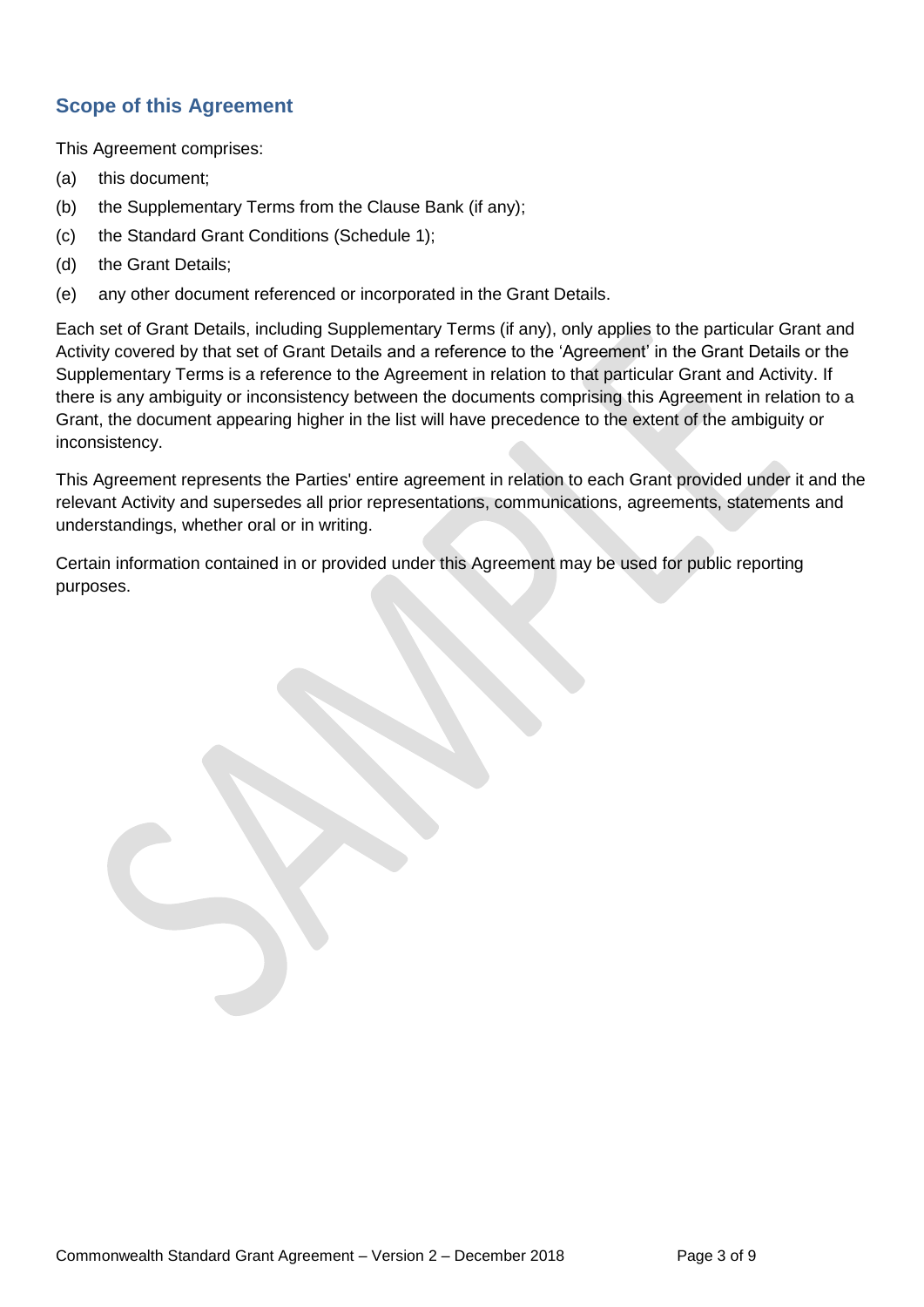| <b>Organisation ID:</b>               | [Program Schedule<br>Organisation ID] |
|---------------------------------------|---------------------------------------|
| <b>Agreement ID:</b>                  | [Agreement ID]                        |
| <b>Program</b><br><b>Schedule ID:</b> | [Program Schedule<br>וטו              |

# **A. Purpose of the Grant**

The purpose of the Grant is to:

[Program Schedule Item Text: Item A Program Description]

This Grant is being provided under, and these Grant Details form part of, the Agreement between the Commonwealth and the Grantee.

The Grant is being provided as part of the [Program Schedule Program Formal External Name] program.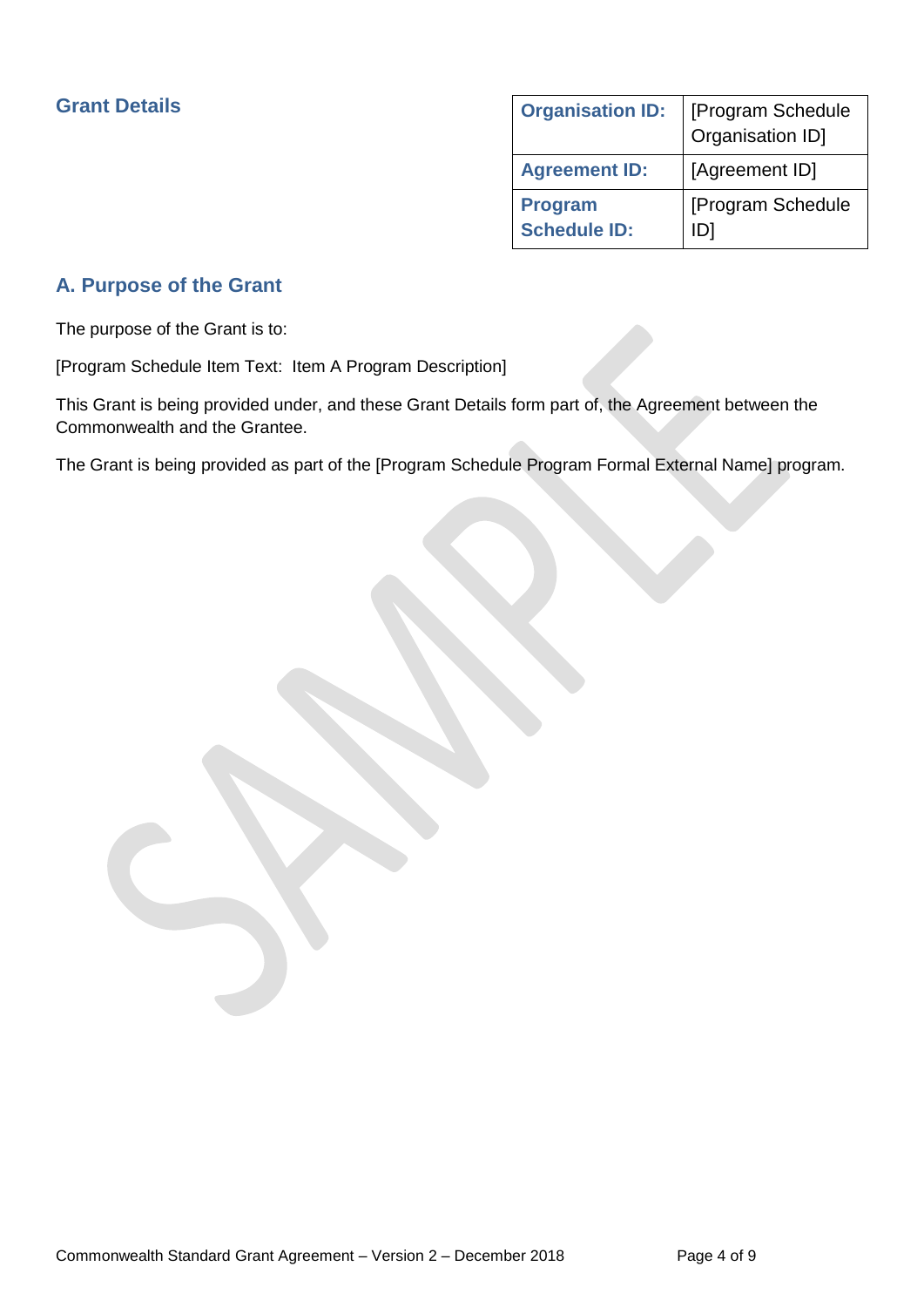# **[Activity Title – Activity ID]**

# **B. Activity**

[Activity Item Text: Item B - Deliverables]

### **Performance Indicators**

The Activity will be measured against the following Performance Indicator/s:

| <b>Performance Indicator Description</b> | Measure              |
|------------------------------------------|----------------------|
| [Activity PI Summary]                    | [Activity PI Target] |

#### **Location Information**

The Activity will be delivered from the following site location/s:

| <b>Location Type</b>     | <b>Name</b>                            | <b>Address</b>               |
|--------------------------|----------------------------------------|------------------------------|
| [Activity Location Type] | <sup>1</sup> [Organisation/Venue Name] | [Organisation/Venue Address] |

#### **Service Area Information**

The Activity will service the following service area/s:

| Type                | <b>Service Area</b>  |
|---------------------|----------------------|
| [Service Area Type] | [Service Area Value] |

## **C. Duration of the Grant**

The Activity starts on [Activity Start Date] and ends on [Activity End Date], which is the **Activity Completion Date**.

The Agreement ends on [Program schedule completion date] or when the Commonwealth accepts all of the reports provided by the Grantee and the Grantee has repaid any Grant amount as required under this Agreement, which is the **Agreement End Date**.

## **D. Payment of the Grant**

The total amount of the Grant is \$[Overall Activity Value for all financial years] excluding GST (if applicable).

A break down by Financial Year is below:

| <b>Financial Year</b>       | Amount (excl. GST if applicable)    |
|-----------------------------|-------------------------------------|
| [Activity Financial Year 1] | [Overall Activity Value for Year 1] |
| [Activity Financial Year 2] | [Overall Activity Value for Year 2] |

[Activity Item Text Section – SACS Print Text "This amount may include Social, Community, Home Care and Disability Services Industry Award 2010 Supplementation (SACS)."]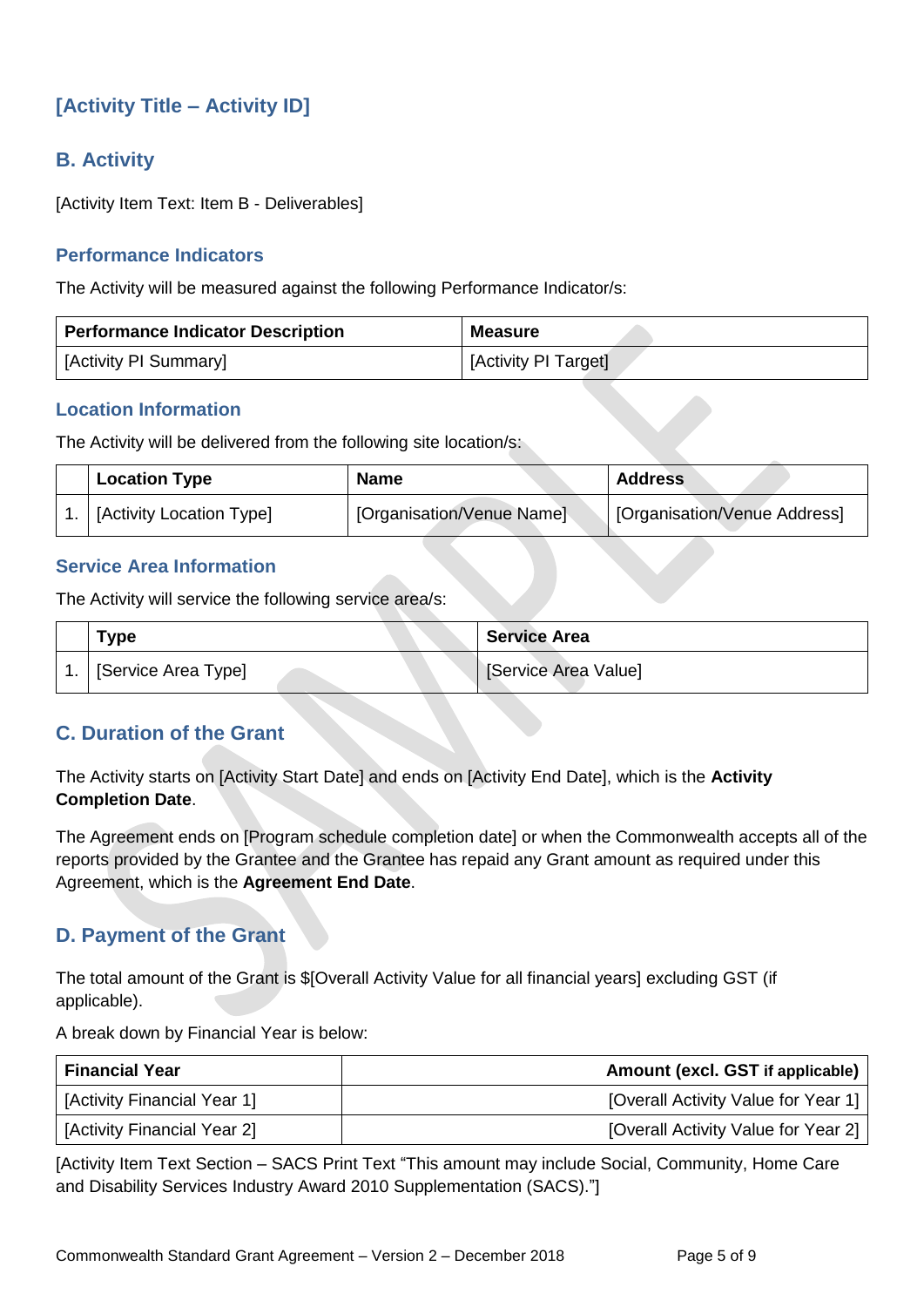The Grantee must ensure that the Grant is held in an account in the Grantee's name and which the Grantee controls, with an authorised deposit-taking institution authorised under the Banking Act 1959 (Cth) to carry on banking business in Australia.

| <b>BSB Number</b>            | [AS Bank Account BSB Number]            |  |
|------------------------------|-----------------------------------------|--|
| <b>Financial Institution</b> | [AS Bank Account Financial Institution] |  |
| <b>Account Number</b>        | [AS Bank Account]                       |  |
| <b>Account Name</b>          | [AS Bank Account Name]                  |  |

The Grantee's nominated bank account into which the Grant is to be paid is:

The Grant will be paid in instalments by the Commonwealth in accordance with the agreed Milestones, and compliance by the Grantee with its obligations under this Agreement.

| <b>Milestone</b>                                                | Anticipated<br>date                  | Amount<br>(excl. GST)                              | <b>GST</b><br>(if applicable)                                   | <b>Total</b><br>(incl. GST if<br>applicable) |
|-----------------------------------------------------------------|--------------------------------------|----------------------------------------------------|-----------------------------------------------------------------|----------------------------------------------|
| [Activity Milestone Line Item<br><b>Remittance Description]</b> | [Milestone]<br>Expected<br>Due Date] | \$[Milestone Line<br>Item GST<br>exclusive amount] | \$[Calculated<br>field based on<br><b>Activity Tax</b><br>Code] | \$[Calculated]]                              |
| [Activity Milestone Line Item<br><b>Remittance Description]</b> | [Milestone<br>Expected<br>Due Date]  | \$[Milestone Line<br>Item GST<br>exclusive amount] | \$[Calculated<br>field based on<br><b>Activity Tax</b><br>Code] | \$[Calculated]]                              |
| <b>Total Amount</b>                                             |                                      | \$[Calculation]                                    | \$[Calculation]                                                 | \$[Calculation]                              |

#### **Invoicing**

[Activity Item Text: Invoicing]

# **E. Reporting**

The Grantee agrees to create the following reports in the form specified and to provide the reports to the Commonwealth representative in accordance with the following.

| <b>Milestone</b> | Information to be included            | <b>Due Date</b>               |
|------------------|---------------------------------------|-------------------------------|
| [Milestone Type] | [Activity Milestone Long Description] | [Milestone Expected Due Date] |

#### **E.1 Performance Reports**

[Activity Item Text: Item E1 – Performance Reports]

#### **E.2 Activity Work Plan**

[Activity Item Text: Item E2 – Activity Work Plan Report]

#### **E.3 Financial Acquittal Reports**

[Activity Item Text: Item E3 – Financial Acquittal Report]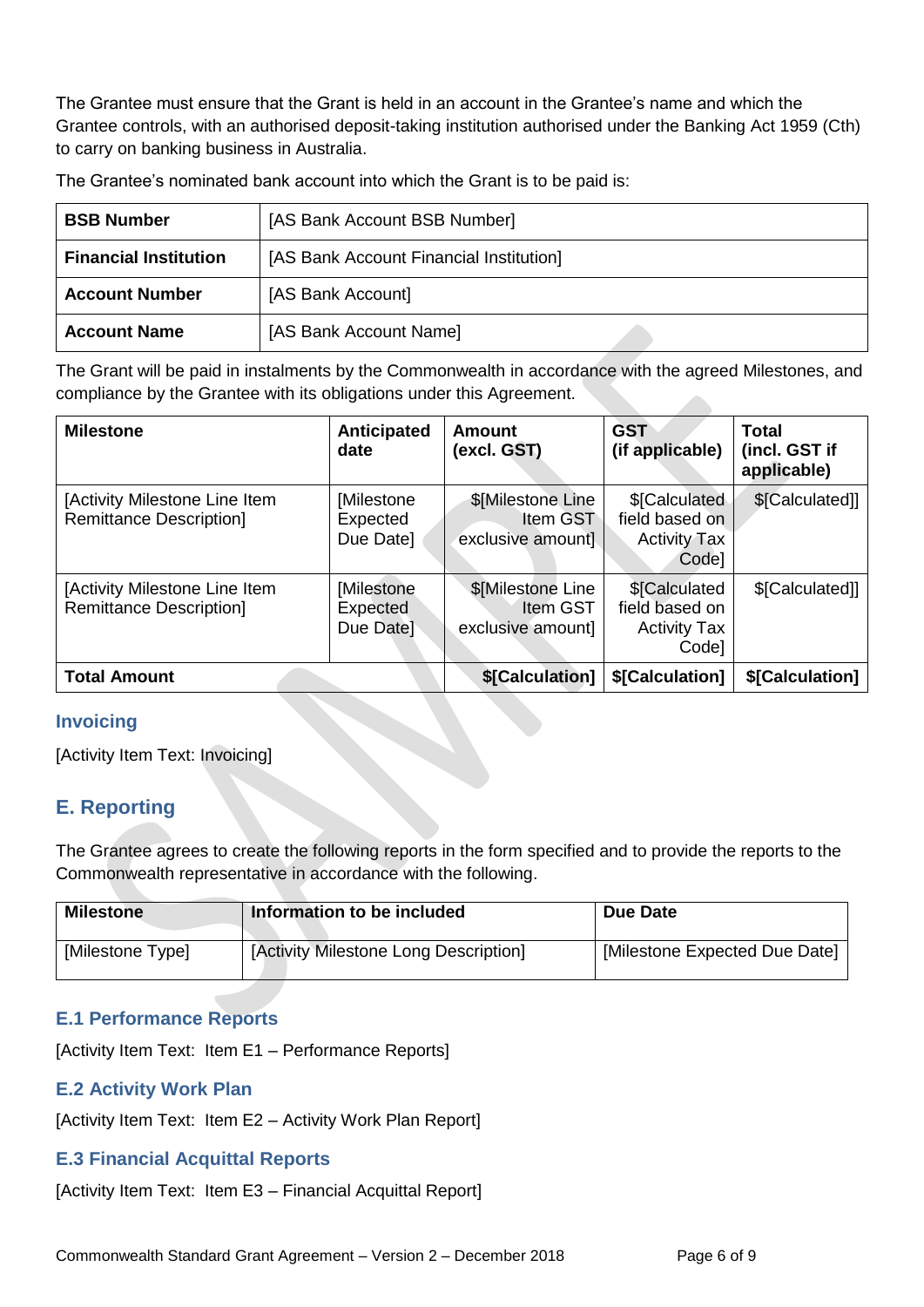## **E.4 Other Reports**

[Activity Item Text: Item E4 – Other Reports]

# **F. Party representatives and address for notices**

#### **Grantee's representative and address**

| <b>Grantee's representative</b><br>name | [Activity Primary Contact Title] [Activity Primary Contact First<br>Name] [Activity Primary Contact Last Name] |
|-----------------------------------------|----------------------------------------------------------------------------------------------------------------|
| <b>Position</b>                         | [Activity Primary Contact Position Title]                                                                      |
| <b>Business hours telephone</b>         | [Activity Contact Phone Telephone Number]                                                                      |
| E-mail                                  | [Activity Primary Contact Email]                                                                               |

#### **Commonwealth representative and email address**

| <b>Business hours telephone</b> | [Activity Managing Office LOV Description] |  |  |
|---------------------------------|--------------------------------------------|--|--|
| E-mail                          | [Activity Managing Office LOV Low Value]   |  |  |

The Parties' representatives will be responsible for liaison and the day-to-day management of the Grant, as well as accepting and issuing any written notices in relation to the Grant.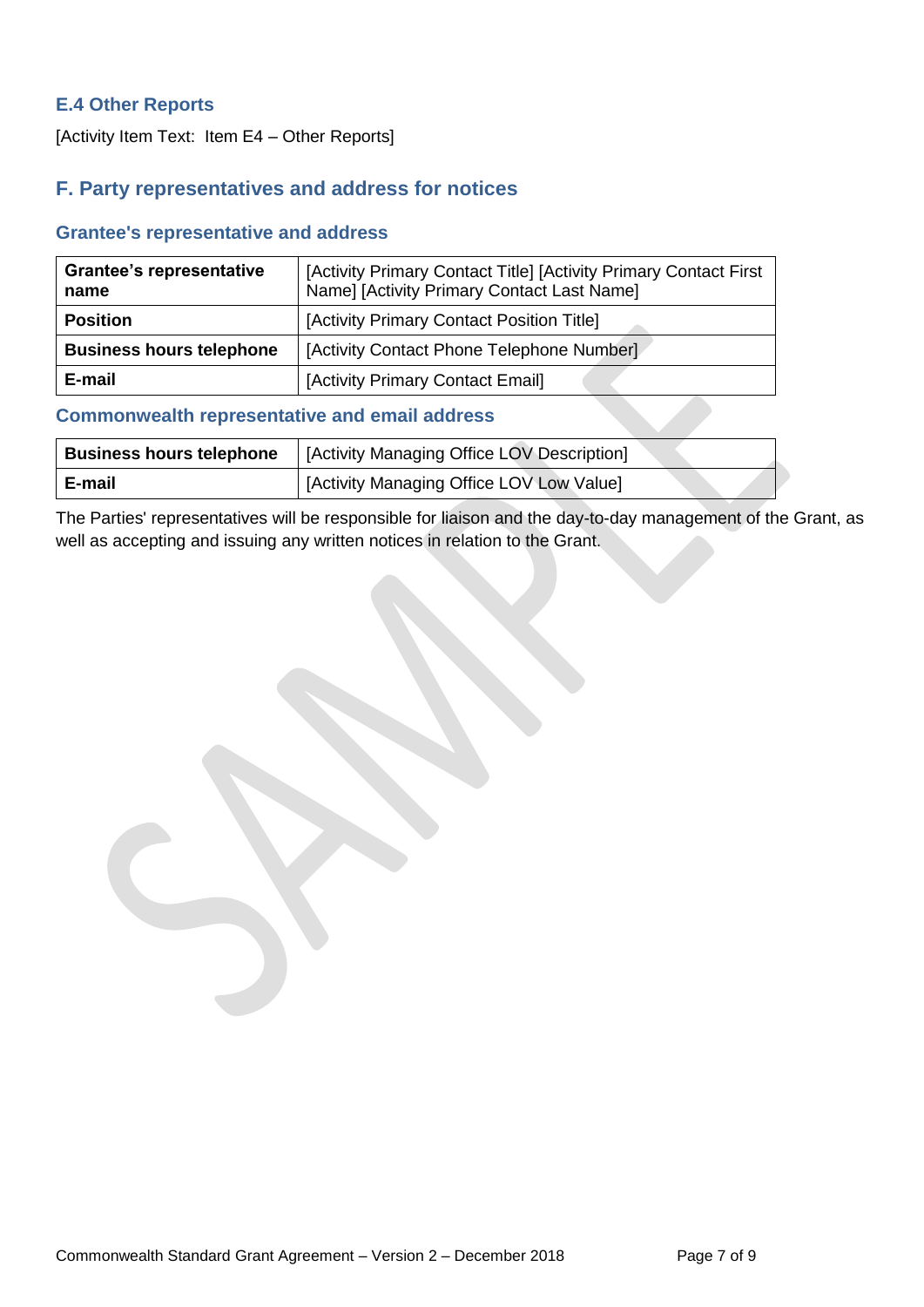| <b>Organisation ID:</b>               | [Program Schedule<br>Organisation ID] |
|---------------------------------------|---------------------------------------|
| <b>Agreement ID:</b>                  | [Agreement ID]                        |
| <b>Program</b><br><b>Schedule ID:</b> | [Program Schedule<br>ID1              |

### **Signatures**

\*Note: See explanatory notes on the signature block over page

#### **Executed as an Agreement**

Signed for and on behalf of the Commonwealth of Australia by the relevant Delegate, represented by and acting through [Program Agency Organisation Legal Name], ABN [Program Agency Organisation ABN] in the presence of:

| (Name of Departmental Representative)                                                                                                                                                                                           | (Signature of Departmental Representative) |
|---------------------------------------------------------------------------------------------------------------------------------------------------------------------------------------------------------------------------------|--------------------------------------------|
|                                                                                                                                                                                                                                 | //                                         |
| (Position of Departmental Representative)                                                                                                                                                                                       |                                            |
|                                                                                                                                                                                                                                 |                                            |
| (Name of Witness in full)                                                                                                                                                                                                       | (Signature of Witness)                     |
|                                                                                                                                                                                                                                 | $\ldots$ / $\ldots$ / $\ldots$ .           |
| Signed for and on behalf of [Program Schedule Organisation Legal Name], ABN [Program Schedule<br>Organisation ABN - hide if NULL] in accordance with its rules, and who warrants they are authorised to<br>sign this Agreement: |                                            |
| (Name and position held by Signatory)                                                                                                                                                                                           | (Signature)                                |
|                                                                                                                                                                                                                                 | . <i>.</i>                                 |
| (Name and position held by second<br>Signatory/Name of Witness)                                                                                                                                                                 | (Signature of second Signatory/Witness)    |
|                                                                                                                                                                                                                                 |                                            |